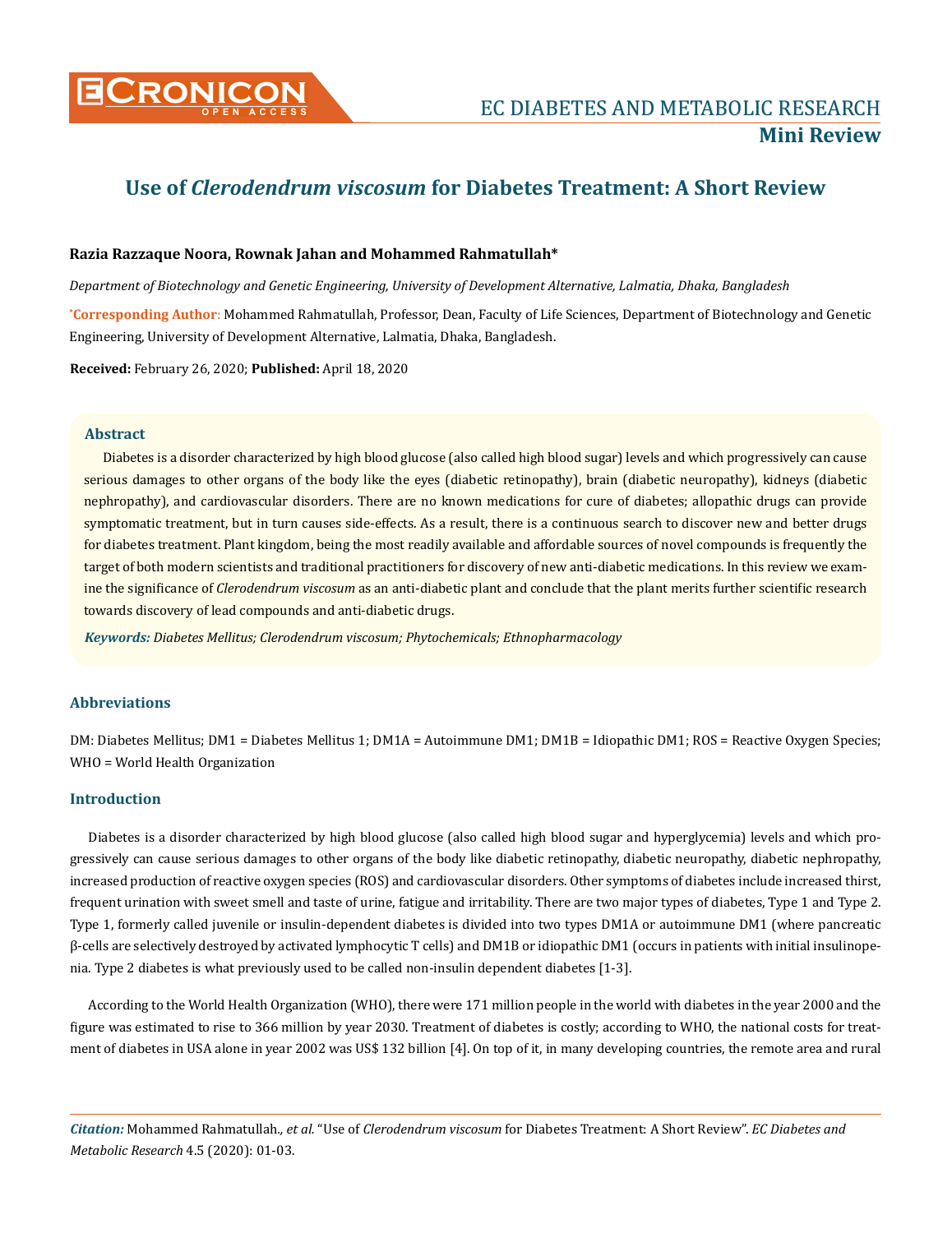people have little or no access to modern doctors and diagnostic centers. As a result, not only medications like insulin are not available but also regular checks of blood sugar cannot be done even if the people can afford it. Moreover, as rural and poorer people in developing countries are illiterate on the most part (particularly the elderly who are more prone to having diabetes) there can be over-dosage of diabetes medications leading to hypoglycemia, diabetic coma and fatality.

Medicinal plants have been used against diabetes from possibly pre-historic times and still form a valuable tool for diabetes treatment in many traditional medicinal systems and in many countries [5]. Ethnobotanical information suggests that there are at least 800 plants used against diabetes throughout the world [6]. The advantages of using plants are their affordability and availability for most of them. And there always remains the possibility of discovery of new drugs from a plant that may totally cure diabetes. *Clerodendrum viscosum* Vent. (synonym *Clerodendrum infortunatum* L.) is a perennial shrub belonging to the Lamiaceae (also classified under Verbenaceae) family. The plant is used in Bangladesh in tribal and traditional medicine to treat diabetes [7]. This review will attempt to briefly discuss the ethnobotanical uses of the plant for diabetes treatment, pharmacological activity of plant extract demonstrating anti-diabetic activity, and reported phytochemicals from the plant with anti-diabetic activities.

## **Ethnobotanical uses as anti-diabetic**

The Marakh sect of the Garo tribe living in Mymensingh district, Bangladesh uses the plant for treatment of diabetes. Leaves of *Catharanthus roseus* and *Clerodendrum viscosum* are crushed in water. One teaspoonful of the water is taken daily before meals [7]. The Magar community of Palpa district, Nepal uses leaves of the plant to control blood sugar [8]. Leaves of the plant are combined with aerial parts of *Swertia chirayita*, leaves of *Azadirachta indica* and leaves of *Cassia fistula* and orally taken for diabetes by people in Nilphamari district, Bangladesh [9]. Tender leaves of the plant are cooked and eaten for 1 - 2 months as treatment for diabetes by the people of Manipur in North East India [10].

#### **Pharmacological activity studies**

Aqueous extract of the aerial parts of the plant, when administered orally to streptozotocin-induced diabetic Wistar albino rats at 200 and 400 mg extract per kg body weight not only significantly reduced hyperglycemia but also ameliorated many diabetes-induced conditions [11]. Methanol extract of leaves of the plant dose-dependently and significantly reduced and normalized blood glucose levels in streptozotocin-induced diabetic rats, and further normalized serum parameters like glutamate pyruvate transaminase, glutamate oxaloacetate transaminase, and alkaline phosphatase [12]. Petroleum ether and methanol extracts of leaves of the plant reportedly lowered blood glucose levels in oral glucose tolerance tests in streptozotocin-induced diabetic rats [13].

### **Phytochemicals**

Relevant phytochemicals found in the plant include β-sitosterol and quercetin [14]. Both compounds have been shown to have beneficial effects against diabetes and so can possibly be among the responsible phytochemicals behind the plant's anti-diabetic effect [15,16].

## **Conclusion**

*Clerodendrum viscosum* is a common plant, which grows profusely by the roadsides and fallow lands of Bangladesh. Ethnobotanical and pharmacological studies along with reported phytochemicals of the plant indicate that the plant can be an affordable source of diabetes treatment.

## **Acknowledgement**

The authors are thankful to Khoshnur Jannat for assistance.

*Citation:* Mohammed Rahmatullah*., et al.* "Use of *Clerodendrum viscosum* for Diabetes Treatment: A Short Review". *EC Diabetes and Metabolic Research* 4.5 (2020): 01-03.

02